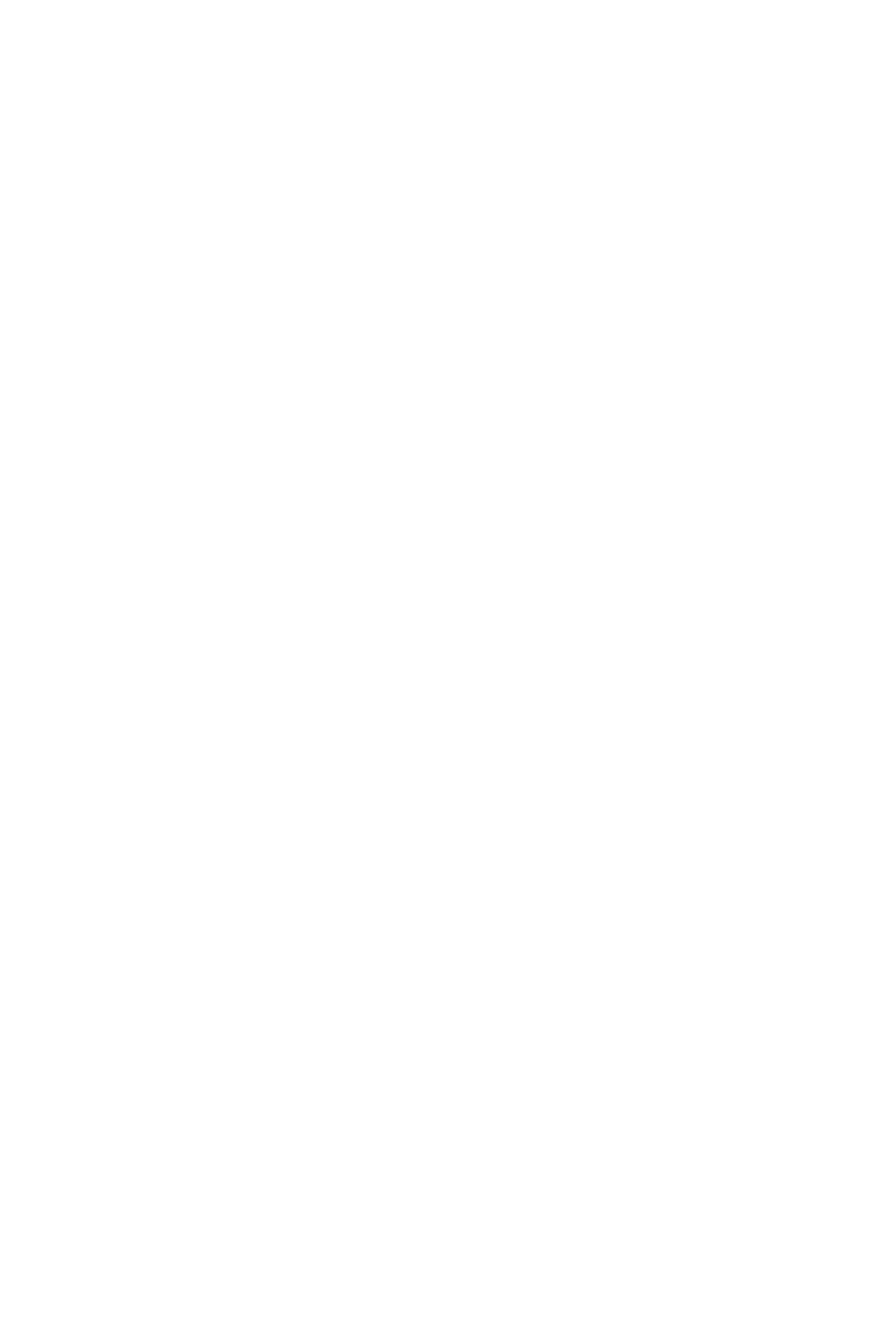## Proposal for Increasing Health Care Coverage for Venezuelan Refugees and Migrants Living with HIV

Washington, D.C., 2021





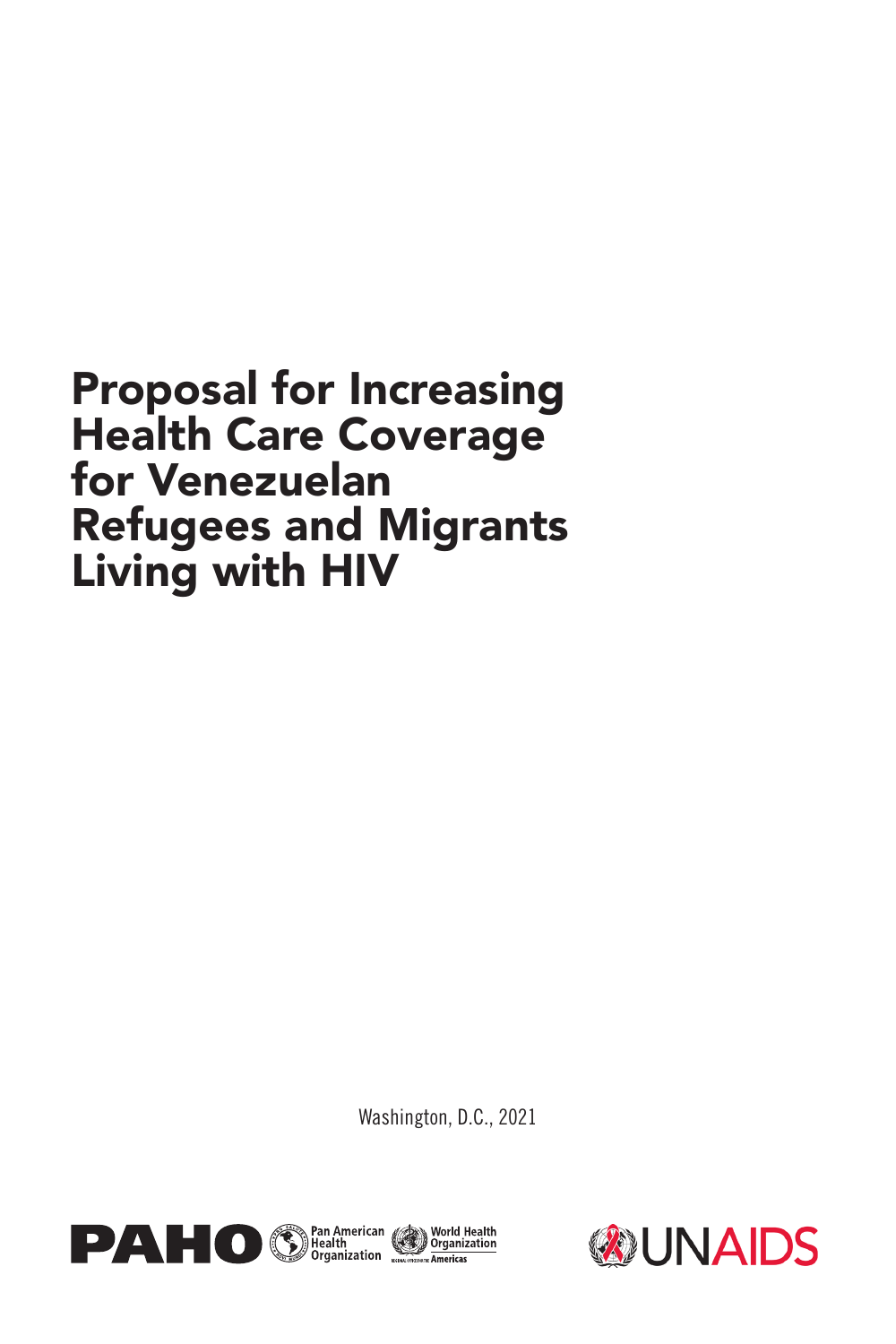Proposal for Increasing Health Care Coverage for Venezuelan Refugees and Migrants Living with HIV. Update in Response to the COVID-19 Pandemic

PAHO/UNAIDS/CDE/COVID-19/21-0013

#### **© PAHO/WHO and UNAIDS, 2021**

Some rights reserved. This work is available under the Creative Commons Attribution-NonCommercial-ShareAlike 3.0 IGO license (CC BY-NC-SA 3.0 IGO; https://creativecommons.org/licenses/by-nc-sa/3.0/igo).

Under the terms of this license, this work may be copied, redistributed, and adapted for noncommercial purposes, provided the new work is issued using the same or equivalent Creative Commons license and it is appropriately cited. In any use of this work, there should be no suggestion that the Pan American Health Organization/Regional Office for the Americas of the World Health Organization (PAHO/WHO) or the Joint United Nations Programme on HIV/ AIDS (UNAIDS) endorses any specific organization, product, or service. Use of the PAHO/ WHO or UNAIDS logo is not permitted.

All reasonable precautions have been taken by PAHO/WHO and UNAIDS to verify the information contained in this publication. However, the published material is being distributed without warranty of any kind, either expressed or implied. The responsibility for the interpretation and use of the material lies with the reader. In no event shall PAHO/WHO or UNAIDS be liable for damages arising from its use.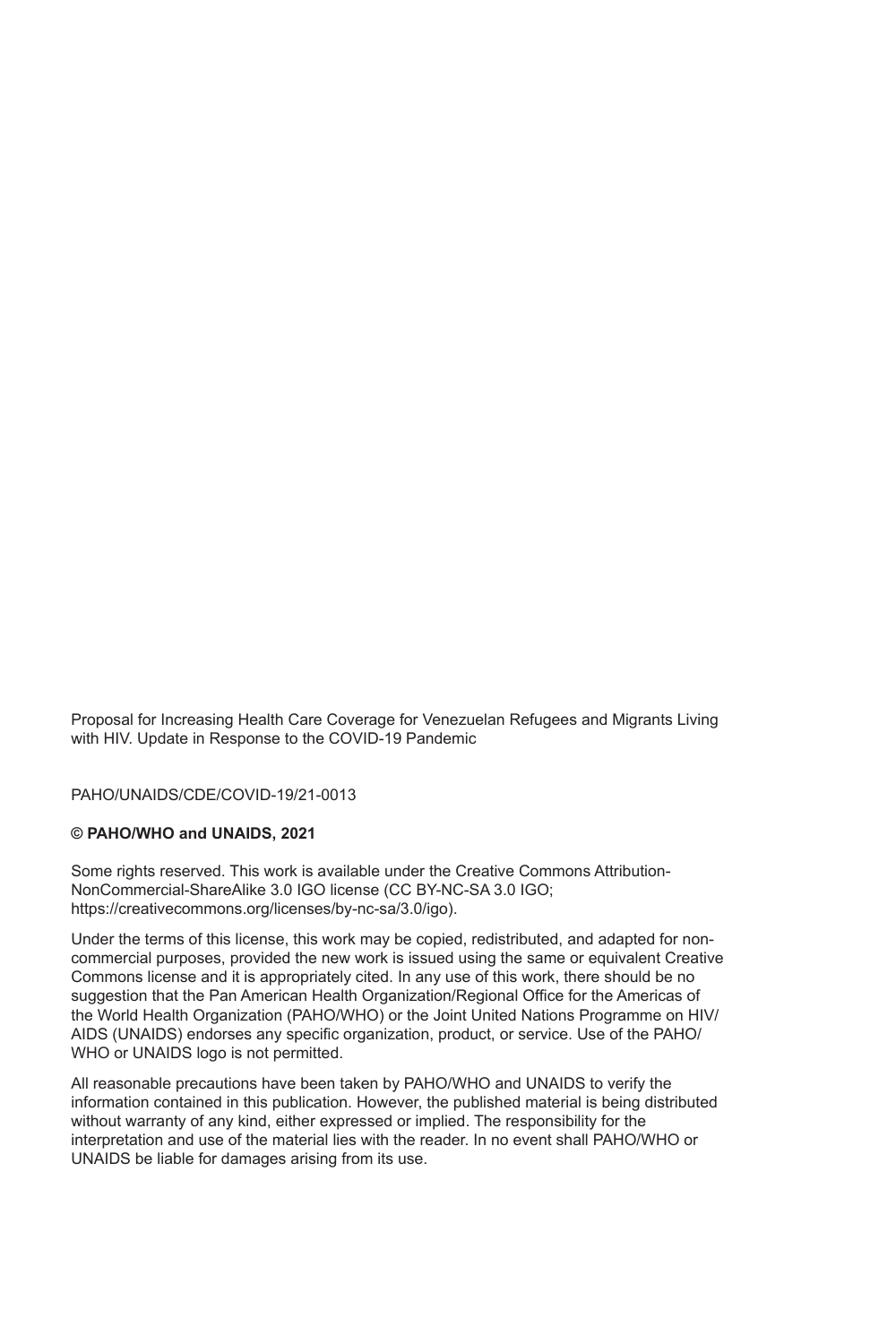# **CONTENTS**

| Acronyms and abbreviations example and abbreviations of the set of the set of the set of the set of the set of                                                                                                                                                                                  |                |
|-------------------------------------------------------------------------------------------------------------------------------------------------------------------------------------------------------------------------------------------------------------------------------------------------|----------------|
|                                                                                                                                                                                                                                                                                                 |                |
|                                                                                                                                                                                                                                                                                                 |                |
| Quito Process                                                                                                                                                                                                                                                                                   |                |
| Progress made by UNAIDS and PAHO <b>ACCESSIBLE 2018</b> 4                                                                                                                                                                                                                                       |                |
| Proposal purpose and target audience <b>contract and the set of the set of the set of the set of the set of the set of the set of the set of the set of the set of the set of the set of the set of the set of the set of the se</b>                                                            |                |
| Proposed strategic lines of action <b>contained a manufacture of the strategic distribution</b>                                                                                                                                                                                                 | $\overline{7}$ |
| Strategic line of action 1.                                                                                                                                                                                                                                                                     |                |
| Strategic line of action 2.<br>Increase access to health services for refugees, migrants, and host communities __________ 7                                                                                                                                                                     |                |
|                                                                                                                                                                                                                                                                                                 |                |
| Strategic line of action 3.<br>Improve communication and exchange of information to counter xenophobia, stigma, and<br>discrimination, especially against people living with HIV and key populations <b>[149]</b> discrimination, especially against people living with HIV and key populations |                |
| Strategic line of action 4:<br>Strengthen partnerships, networks, and multi-country frameworks to understand the<br>migratory status and promote and protect the health of refugees and migrants 2008 13                                                                                        |                |
| Strategic line of action 5:                                                                                                                                                                                                                                                                     |                |
| Adapt policies, programs, and legal frameworks to promote and protect the health and                                                                                                                                                                                                            | 14             |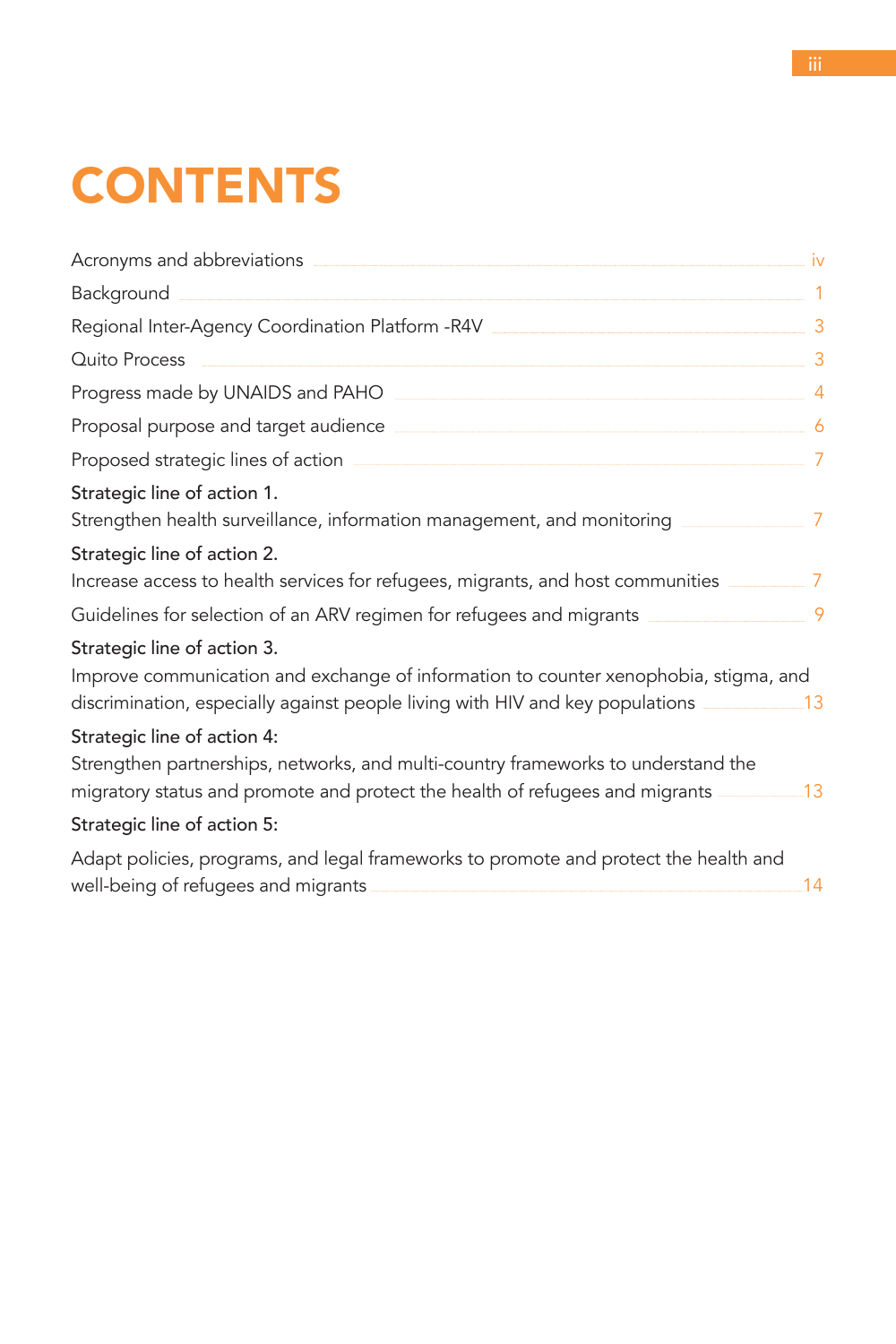# ACRONYMS AND ABBREVIATIONS

| <b>ARV</b>       | antiretroviral                                           |
|------------------|----------------------------------------------------------|
| <b>DTG</b>       | dolutegravir                                             |
| <b>HIV</b>       | human immunodeficiency virus                             |
| <b>INI/INSTI</b> | integrase inhibitor/ integrase strand transfer inhibitor |
| <b>NGO</b>       | nongovernmental organization                             |
| <b>NNRTI</b>     | non-nucleoside reverse transcriptase inhibitor           |
| <b>PAHO</b>      | Pan American Health Organization                         |
| PI               | protease inhibitor                                       |
| <b>STI</b>       | sexually transmitted infection                           |
| <b>UNAIDS</b>    | Joint United Nations Programme on HIV/AIDS               |
| <b>WHO</b>       | World Health Organization                                |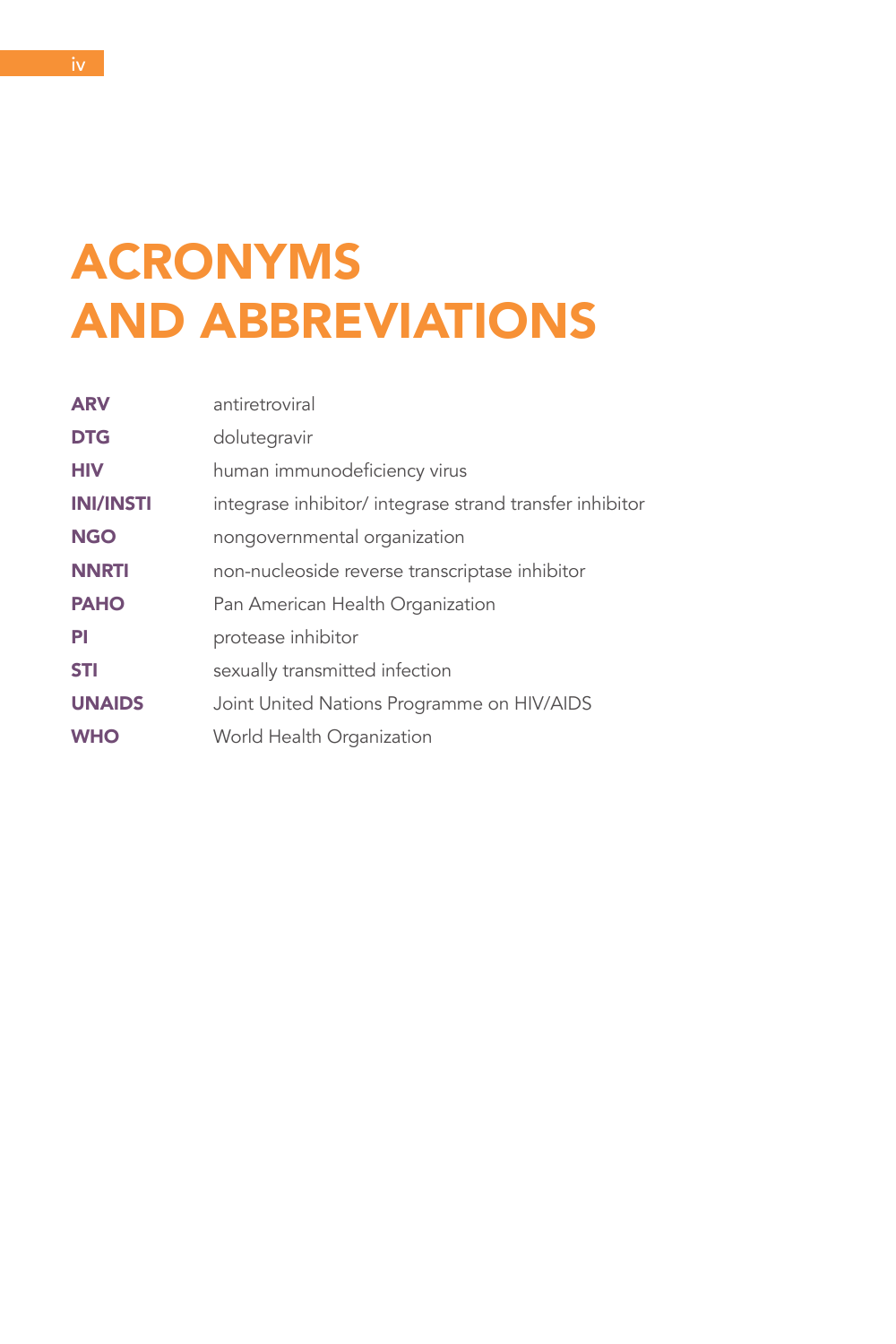## BACKGROUND

The flow of refugees and migrants from the Bolivarian Republic of Venezuela is the largest movement of people in the history of Latin America and the second largest worldwide. By July 2020, as a result of the economic, institutional, and political crisis in their country, more than 5 million Venezuelans had left their homes in search of a better life and access to basic services. More than 3.9 million of them have relocated to other countries in Latin America and the Caribbean.

There are various causes for this migration, but the main ones are related to health care issues, including HIV infection and AIDS. People are seeking access to antiretroviral (ARV) treatment and health services that will save their lives. A large number of refugees and migrants living with HIV are members of the LGBTI+ (lesbian, gay, bisexual, transgender, intersex) community who, because they experience greater stigma and discrimination, have become one of the migrant groups that are most vulnerable to xenophobia, human trafficking and smuggling, abuse, and labor and sexual exploitation.

This flow of people has greatly challenged national capacities, preventing a timely and efficient response in many cases. As a result, a number of refugees and migrants do not have access to basic services in areas such as health, education, and economic integration. The COVID-19 pandemic,<sup>1</sup> which is having an unprecedented impact, especially on health systems, has aggravated the situation, often deepening existing national health care gaps. People on the move are being directly affected by the pandemic in many ways. Policies restricting free movement, quarantine, and social distancing measures have limited their opportunities to engage in economic activities—which in many cases were already limited—and have weakened their access to food, housing, medicines, and other essential consumer goods and also prevented them from continuing their journey to destination countries.

Similarly, the lack of information on access to services in each country is a major barrier to the exercise of rights and the provision of health care in specific areas.

<sup>&</sup>lt;sup>1</sup> For more information on COVID-19 and HIV, see https://www.unaids.org/en/covid19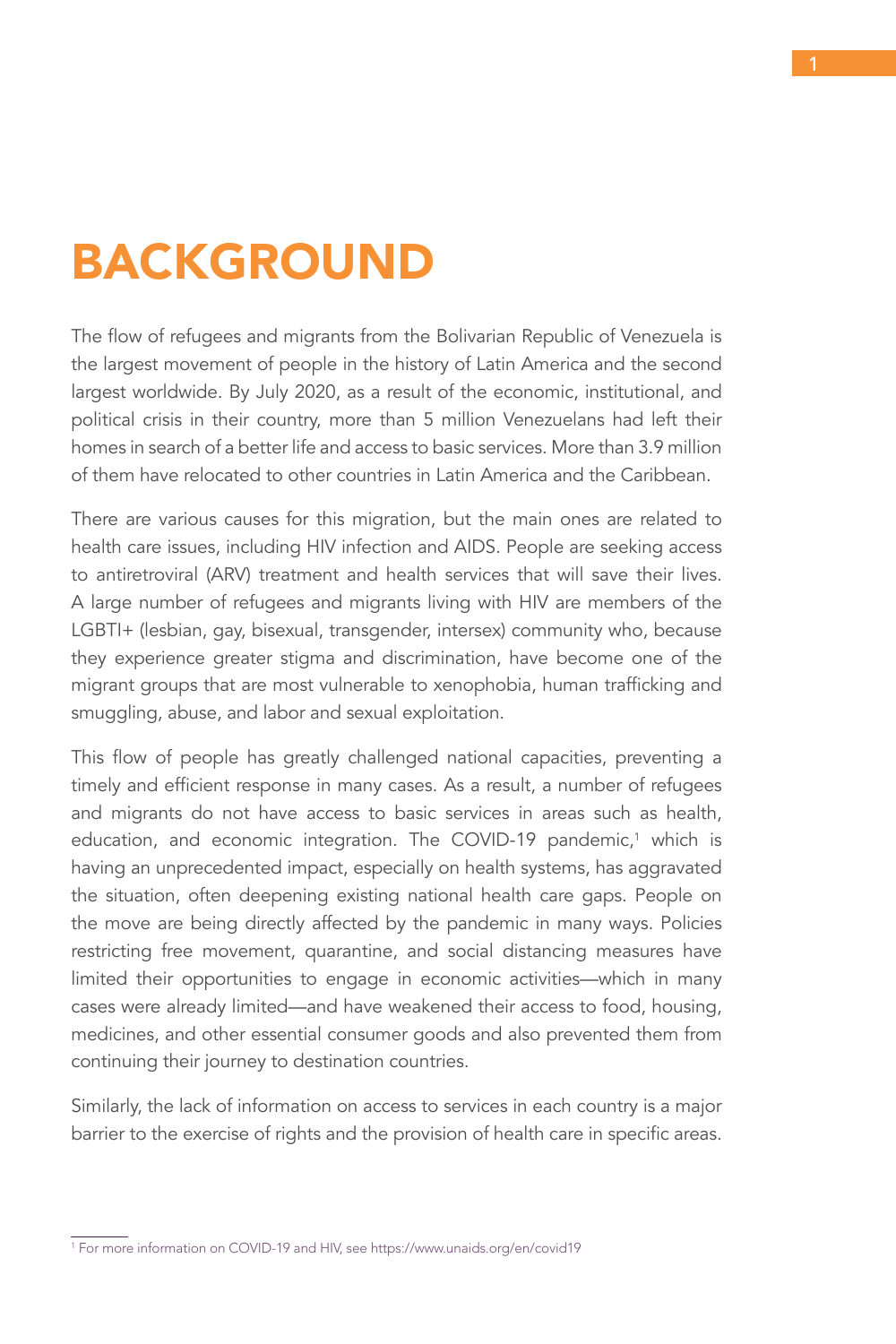According to a survey conducted by the UNAIDS Regional Office for Latin America and the Caribbean in April 2020, 61% of the people who identified themselves as refugees/migrants living with HIV indicated that they do not know of organizations or institutions they could turn to for information or help. Also, 69% of such people do not know where to turn to in case of an emergency, including any type of violence or discrimination based on their status as persons living with HIV.

61% of the people who identified themselves as refugees/migrants living with HIV indicated that they do not know of organizations or institutions they could turn to for information or help. Also, 69% of such people do not know where to turn to in case of an emergency, including any type of violence or discrimination based on their status as persons living with HIV

The existing deficits in the Region's health care systems have been compounded by the Venezuelan migration challenge, which, due to its volume and

In addition, the mobility, migration status, and poverty of many refugees and migrants with chronic illnesses interfere with their access to health systems and, consequently, to medicines essential to their survival. This situation is particularly serious in the case of refugees and migrants living with HIV because the shortage of antiretroviral treatment in Venezuela, coupled with lack of continuity in therapy and problems in treatment adherence during the migratory journey, can generate resistance to ARV drugs, which has an individual impact on the therapeutic response (loss of efficacy) and may also have an epidemiological impact due to the transmission of resistant strains. Not only does this put the lives of refugees and migrants living with HIV at risk, but it could also affect the course of the epidemic in host countries and, therefore, in the Region.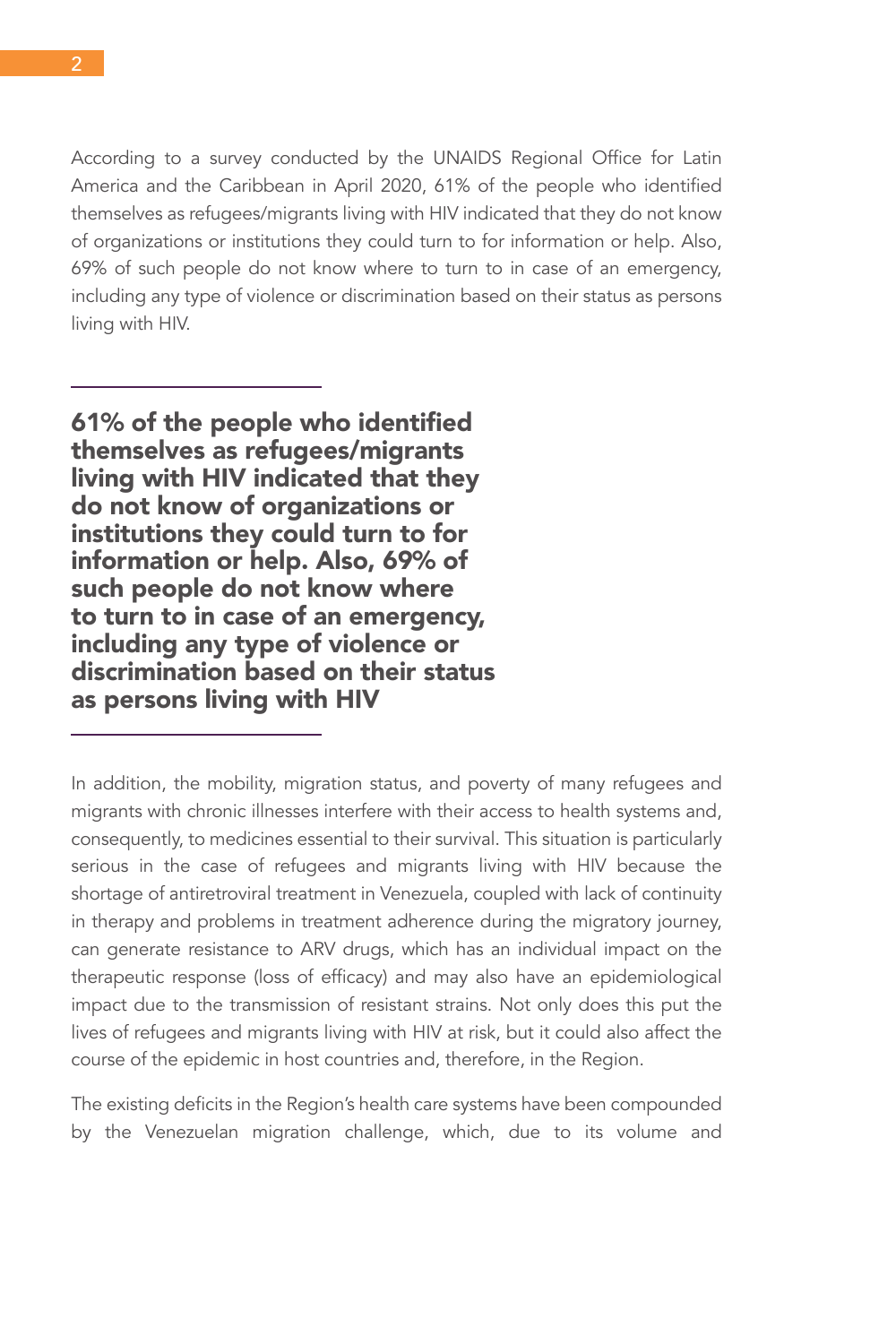characteristics, requires special attention. At the same time, the COVID-19 pandemic has created enormous difficulties, as it has affected service continuity, dramatically altered budgets, and compromised the financial sustainability of care at all levels.

## Regional Inter-Agency Coordination Platform -R4V2

In April 2018, the United Nations Secretary-General requested the leading agencies on migration and refugee issues to coordinate the operational response in the Region. Thus, the Office of the United Nations High Commissioner for Refugees (UNHCR) and the International Organization for Migration (IOM) took the lead through the Regional Interagency Coordination Platform for Refugees and Migrants from Venezuela (R4V), which comprises more than 40 participating entities, including United Nations agencies, nongovernmental organizations (NGOs), donors, and international financial institutions. R4V has also established national-level coordination platforms in Argentina, Brazil, Chile, Colombia, Ecuador, Mexico, and Peru and in the Caribbean and Central America.

## Quito Process

As part of these efforts, the R4V Platform has supported and promoted the socalled Quito Process, which began in September 2018 when the Government of Ecuador convened 10 countries in the region: Argentina, Brazil, Chile, Colombia, Costa Rica, Mexico, Panama, Paraguay, Peru, and Uruguay.

The purpose of this process is to strengthen regional coordination and international technical and financial cooperation in order to better protect the rights of refugees and migrants of Venezuelan origin. This first meeting resulted in the adoption of the Quito Declaration on Human Mobility of Venezuelan Citizens in the Region,<sup>3</sup> which establishes a series of measures, including a commitment by the States of the Region to provide Venezuelan citizens in a situation of human mobility with *access to health services*.

Subsequently, two meetings were held—in November 2018 and April 2019 which resulted in the Plan of Action of the Quito Process on Human Mobility of Venezuelan Citizens in the Region,<sup>4</sup> adopted by 8 of the 11 countries that signed the Declaration, and the Joint Declaration of the Third Technical Meeting on Human Mobility of Venezuelan Citizens in the Region<sup>5</sup> which stresses, in its

<sup>2</sup> R4V = Response for Venezuelans.

<sup>&</sup>lt;sup>3</sup> See Annex II of the letter dated 9 May 2019 from the Chargé d'affaires a.i. of the Permanent Mission of Ecuador to the United Nations addressed to the Secretary-General: Quito Declaration on Human Mobility of Venezuelan Citizens in the Region [Internet]. New York: United Nations; 2019 (document A/73/874). Available from: https://undocs.org/en/A/73/874.

<sup>4</sup> Ibid., Annex III.

<sup>5</sup> Ibid., Annex I.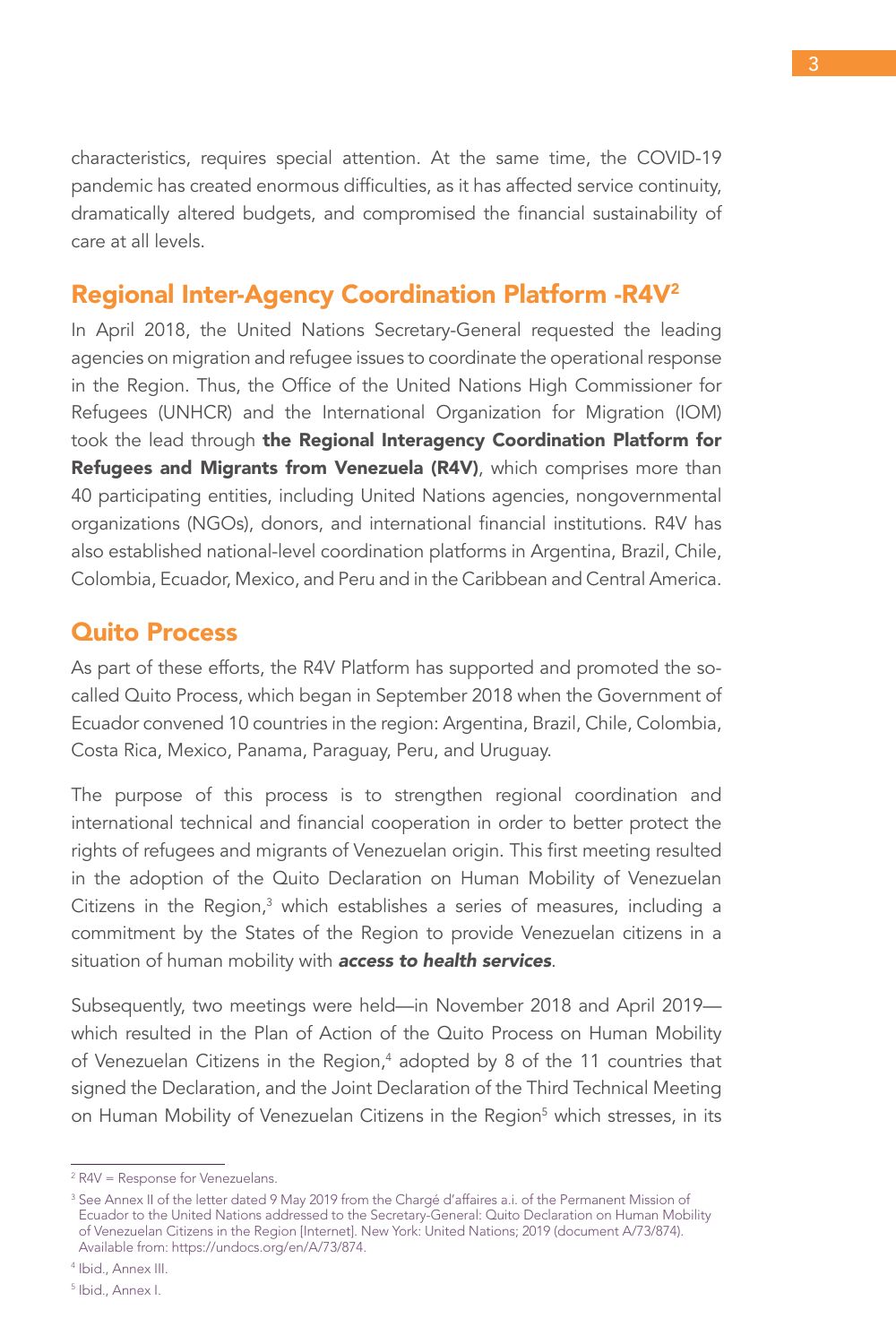paragraph 3, "…the importance of enhancing coordination, communication, and organization among the Governments of transit and host countries for Venezuelan migrants, through their competent national institutions, in order to ensure that the human rights of Venezuelans in a situation of human mobility, in particular the most vulnerable groups, are upheld."

"…the importance of enhancing coordination, communication, and organization among the Governments of transit and host countries for Venezuelan migrants, through their competent national institutions, in order to ensure that the human rights of Venezuelans in a situation of human mobility, in particular the most vulnerable groups, are upheld."

During the Fourth International Technical Meeting of the Quito Process,<sup>6</sup> held on 4-5 July 2019 in Buenos Aires, Argentina, UNAIDS and PAHO presented a proposal aimed at expanding the coverage of health services for refugees and migrants, especially those living with HIV, regardless of their migration status, and at ensuring antiretroviral treatment, thus accelerating the transition to dolutegravir (DTG)<sup>7</sup>. Accordingly, the Road Map<sup>8</sup> adopted at the meeting proposes to "analyze PAHO and UNAIDS's proposal to increase health care coverage among migrants and refugees living with HIV."9

## Progress made by UNAIDS and PAHO

In response to this commitment, and with a view to facilitating analysis, UNAIDS and PAHO organized the First Technical Coordination Meeting on the Regional

<sup>&</sup>lt;sup>6</sup> Office of the United Nations High Commissioner for Refugees. Joint Statement by the Fourth International Technical Meeting on Human Mobility of Venezuelan Nationals. Quito Process – Buenos Aires Chapter, 5 July 2019. Available from: https://data2.unhcr.org/en/documents/download/70457

<sup>7</sup> World Health Organization. WHO recommends dolutegravir as preferred treatment for HIV infection in all populations [Internet]. 22 July 2019. Geneva: WHO; 2019. Available from: [https://www.who.int/es/news-room/](https://www.who.int/es/news-room/detail/22-07-2019-who-recommends-dolutegravir-as-preferred-hiv-treatment-option-in-all-populations) [detail/22-07-2019-who-recommends-dolutegravir-as-preferred-hiv-treatment-option-in-all-populations](https://www.who.int/es/news-room/detail/22-07-2019-who-recommends-dolutegravir-as-preferred-hiv-treatment-option-in-all-populations).

<sup>8</sup> Fourth International Technical Meeting on Human Mobility of Venezuelan Nationals – Quito Process, Buenos Aires Chapter Road Map. Available from: https://data2.unhcr.org/en/documents/details/70458

<sup>&</sup>lt;sup>9</sup> This proposal's effectiveness has already been tested in other scenarios in the framework of a price reduction policy for countries. For more detailed information, see Joint United Nations Programme on HIV/AIDS. New high-quality antiretroviral therapy to be launched in South Africa, Kenya and over 90 low-and middleincome countries at reduced price. Available from: [https://www.unaids.org/en/resources/presscentre/](https://www.unaids.org/en/resources/presscentre/pressreleaseandstatementarchive/2017/september/20170921_TLD) [pressreleaseandstatementarchive/2017/september/20170921\\_TLD](https://www.unaids.org/en/resources/presscentre/pressreleaseandstatementarchive/2017/september/20170921_TLD)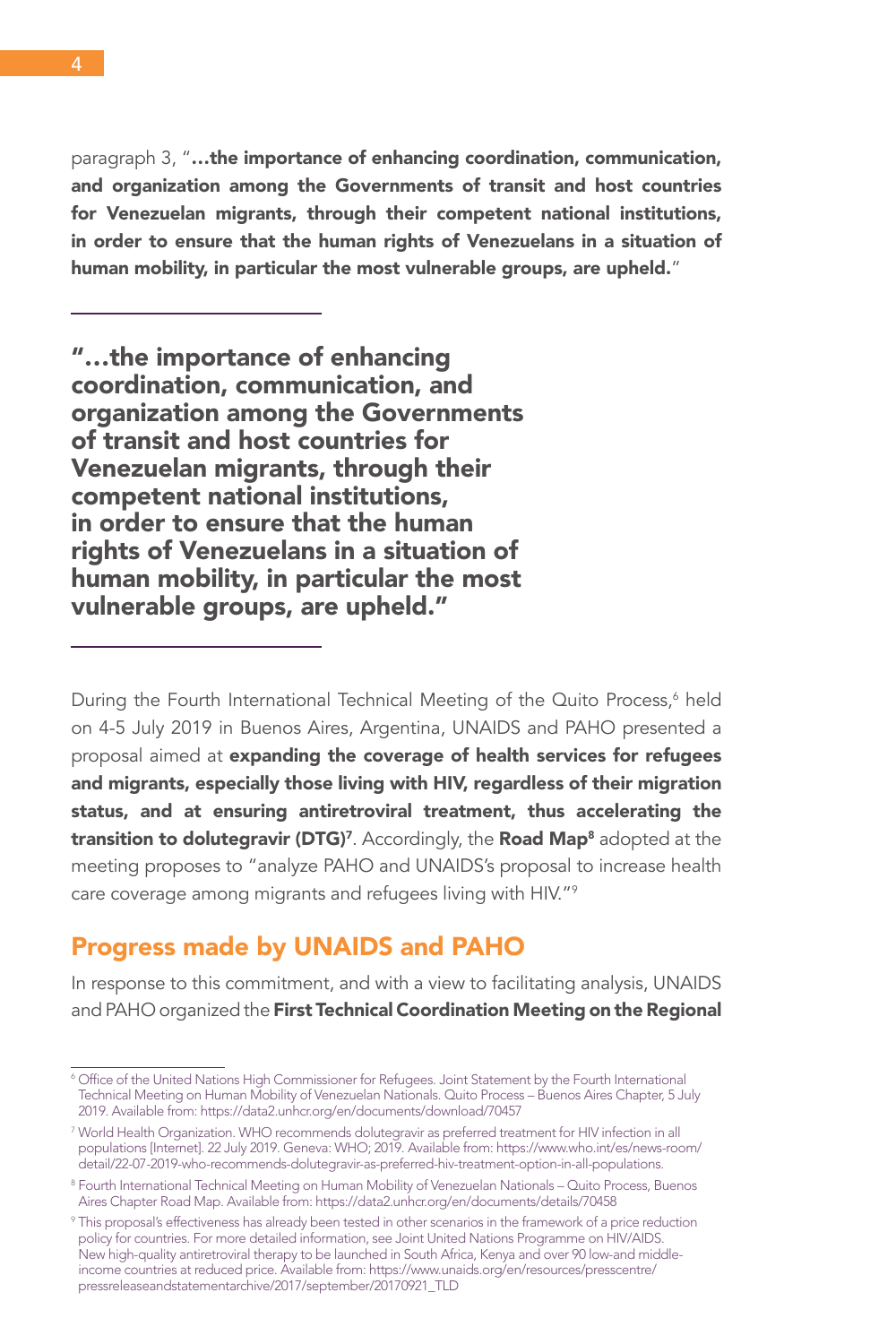Response to HIV/AIDS in the Context of Human Mobility, held in Bogota in November 2019, for the purpose of promoting dialogue between national health authorities with a regional approach and, thus, exploring scenarios for the expansion of national responses to refugees and migrants.<sup>10</sup> The specific objectives were to (1) analyze the treatment schemes in place in the countries of the Region and evaluate scenarios for harmonizing these schemes; (2) assess the feasibility of transitioning to DTG in the Region; and (3) propose actions to ensure access to prevention, diagnosis, comprehensive care, treatment, and support services for all refugees and migrants living with HIV/AIDS.

Participants in this meeting included representatives of the national AIDS programs of 7 of the 12 countries that endorsed the Road Map, namely Argentina, Brazil, Colombia, Costa Rica, the Dominican Republic, Guyana, and Paraguay. NGOs from Colombia, Ecuador, and Peru that carry out activities aimed at assisting communities of refugees and migrants of Venezuelan origin also participated. In addition, to ensure the effective participation of all countries, including those that were unable to attend this meeting, such as Chile, Ecuador, Mexico, Peru, and Panama, an online consultation was held on the points set out in the UNAIDS/ PAHO proposal,<sup>11</sup> the key results of which have been taken into account in this document.

In addition to the results obtained through the online survey during the meeting, several specific points were highlighted:

- 88% of the countries have included or are in the process of including DTG in their national guidelines. Of these countries, 55% already recommend DTG as a preferred first-line regimen.
- As for the possible consolidation of regional demand for DTG, the programming of joint purchases, and the role of PAHO's Strategic Fund in the purchase of ARV drugs, a presentation on the available mechanisms was made. It was determined that it is possible to undertake inter-country coordinated actions for the implementation of joint purchasing.
- Countries attending the meeting proposed various actions to improve access to prevention, screening, comprehensive care, treatment, and support services for all refugees and migrants living with HIV/AIDS. Some of the proposed actions include:
	- 1. Strengthening epidemiological systems to improve the availability

<sup>10</sup> World Health Organization, Office of the United Nations High Commissioner for Refugees, Joint United Nations Programme on HIV/AIDS. Technical coordination meeting on the regional response to HIV/AIDS in the context of human mobility. Bogota, Colombia; 12-13 November 2019.

<sup>&</sup>lt;sup>11</sup> Out of the 11 countries involved in the Road Map commitment, only Chile did not respond to the online consultation.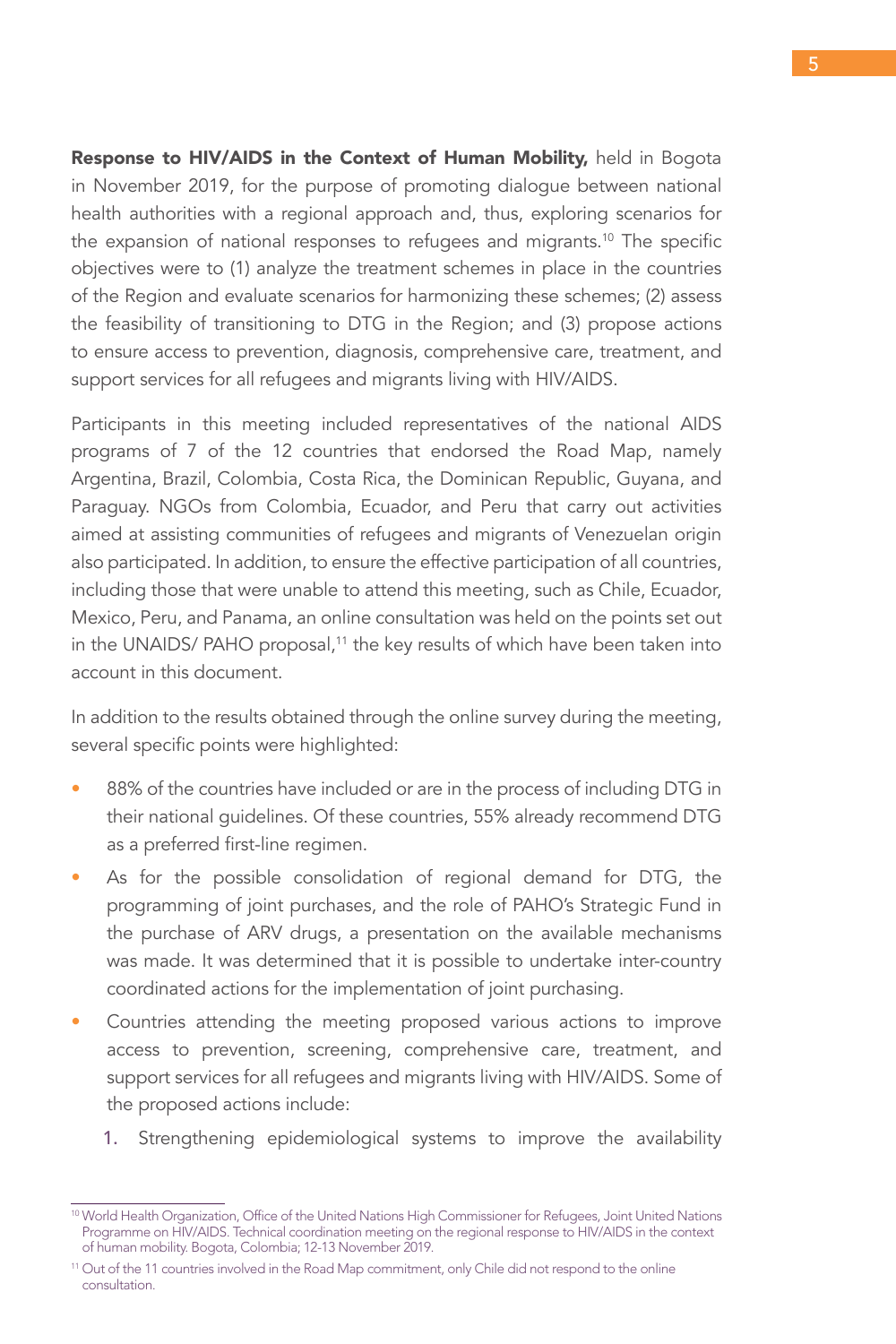of disaggregated data on the health status of refugees and migrants, especially those living with HIV, including the strengthening of early warning systems at borders and in cities in which the largest numbers of persons of Venezuelan origin have been received and have settled.

- 2. Studying scenarios for expanding prevention, care, and treatment policies for refugees and migrants, especially those living with HIV who require immediate treatment, in countries where immigration status can lead to limitations in access to health care services.
- 3. Providing evidence on the living conditions of refugees and migrants with HIV, particularly in terms of labor market integration and barriers to health care access.
- 4. Conducting a technical meeting with civil society actors to strengthen coordination among them and with governments, given that alternative and effective responses are being proposed to protect the rights of refugees and migrants living with HIV.
- 5. Identifying actions to reduce the stigma and discrimination associated with living with HIV, being part of the LGBTI+ community, holding a certain migratory status, or a combination of the above, which can constitute major barriers to receiving services, especially health services.

## Proposal purpose and target audience

This document aims to provide practical guidance to increase health care coverage for refugees and migrants by supporting the provision of and equitable access to quality services in the areas of HIV prevention and control, thereby ensuring continuity of treatment, especially for refugees and migrants living with HIV, something that is particularly important in the context of COVID-19.

This document presents five strategic lines of action,<sup>12</sup> which are broken down into specific initiatives aimed at expanding HIV prevention, care, and treatment policies for refugees and migrants. It is addressed to policymakers from ministries of health in the Region, health system officials, and other institutions that deal with issues related to refugees and migrants at regional, national, and subnational levels, especially those working in border areas and host communities, including health service workers, community leaders, and NGOs that provide services to refugees and migrants. The document includes recommendations adapted to the context of the COVID-19 pandemic, which has created new challenges in relation to health responses, in particular the response to HIV/AIDS in the Region.

<sup>&</sup>lt;sup>12</sup> Based on Pan American Health Organization/World Health Organization. Guidance Document on Migration and Health. Washington, DC: PAHO; 2019. Available from: https://www.paho.org/en/documents/guidancedocument-migration-and-health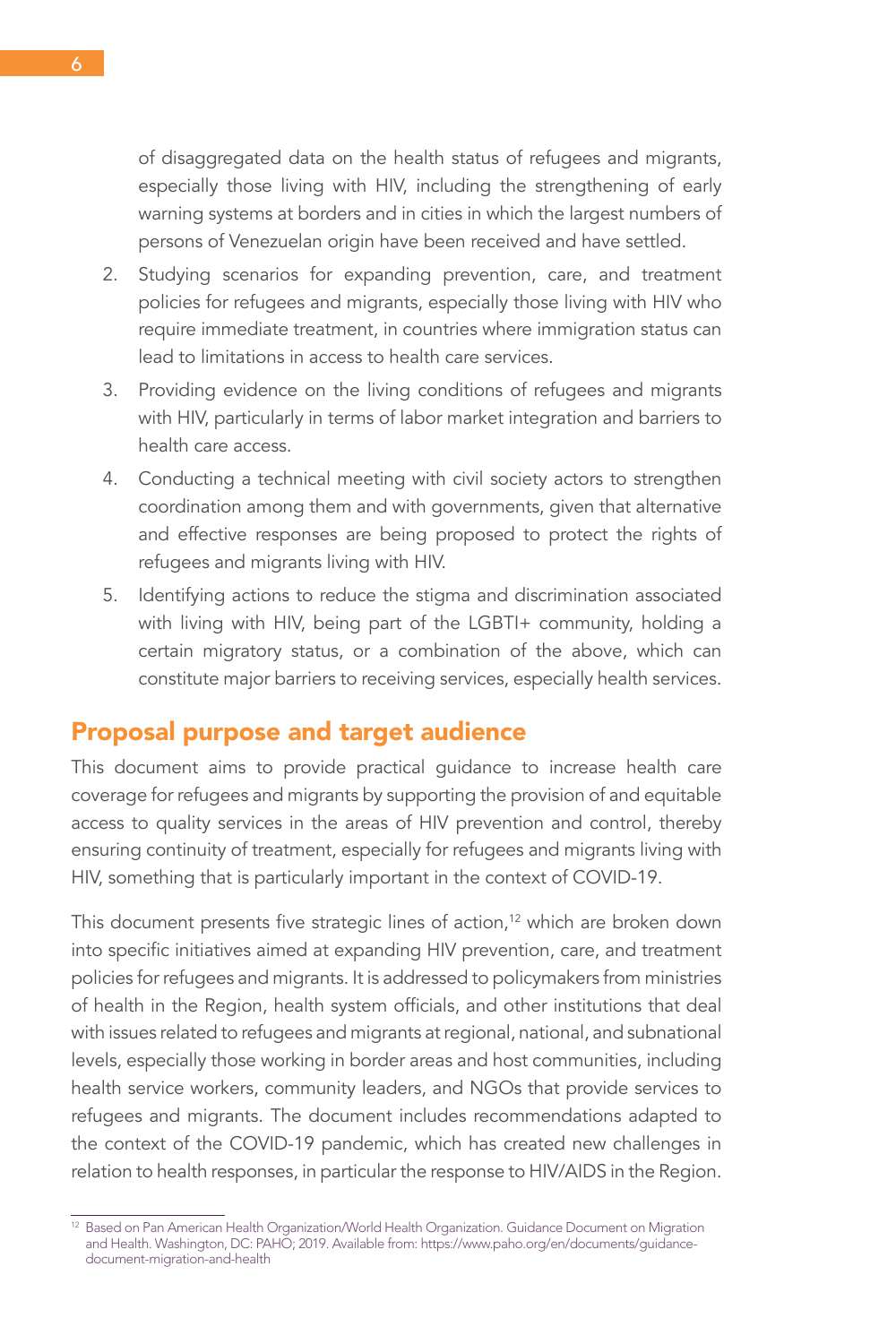## Proposed strategic lines of action

## Strategic line of action 1. Strengthen health surveillance, information management, and monitoring

- 1. Establish epidemiological surveillance systems at national and local levels to reflect the health status and needs of refugees and migrants, especially in relation to HIV infection and other STIs.
- 2. Develop sentinel surveillance or data collection studies on access to and use of health care services by refugees and migrants.
- 3. Strengthen epidemiological surveillance systems, information management, and national and local capacities to respond to the demands of migrants, refugees, and host communities.
- 4. Harmonize WHO-recommended indicators, especially for HIV and STIs, to facilitate the comparability of data between countries in the Region and the analysis of data disaggregated by migrant and refugee status.
- 5. Deploy a cross-border system of electronic patient records (e.g., with a health card) to facilitate continuity of care along refugee and migrant routes, especially for those who have health conditions or require clinical follow-up and chronic care.

### Strategic line of action 2.

Increase access to health services for refugees, migrants, and host communities

- 6. Develop protocols or concrete actions to ensure both essential medical care and specialized care for refugees and migrants living with HIV and survivors of gender-based violence and sexual violence.
- 7. Train health personnel to counsel refugees, migrants, and host communities on HIV prevention and on timely sexual and reproductive health care services.
- 8. Offer testing services for HIV (including self-testing), syphilis, and other STIs to refugees, migrants, and host communities, in particular survivors of gender-based and sexual violence and pregnant women, with no restrictions related to their immigration status.
- 9. Ensure condom and lubricant supplies in health care centers, shelters, and transit points for refugees and migrants, and also in host communities,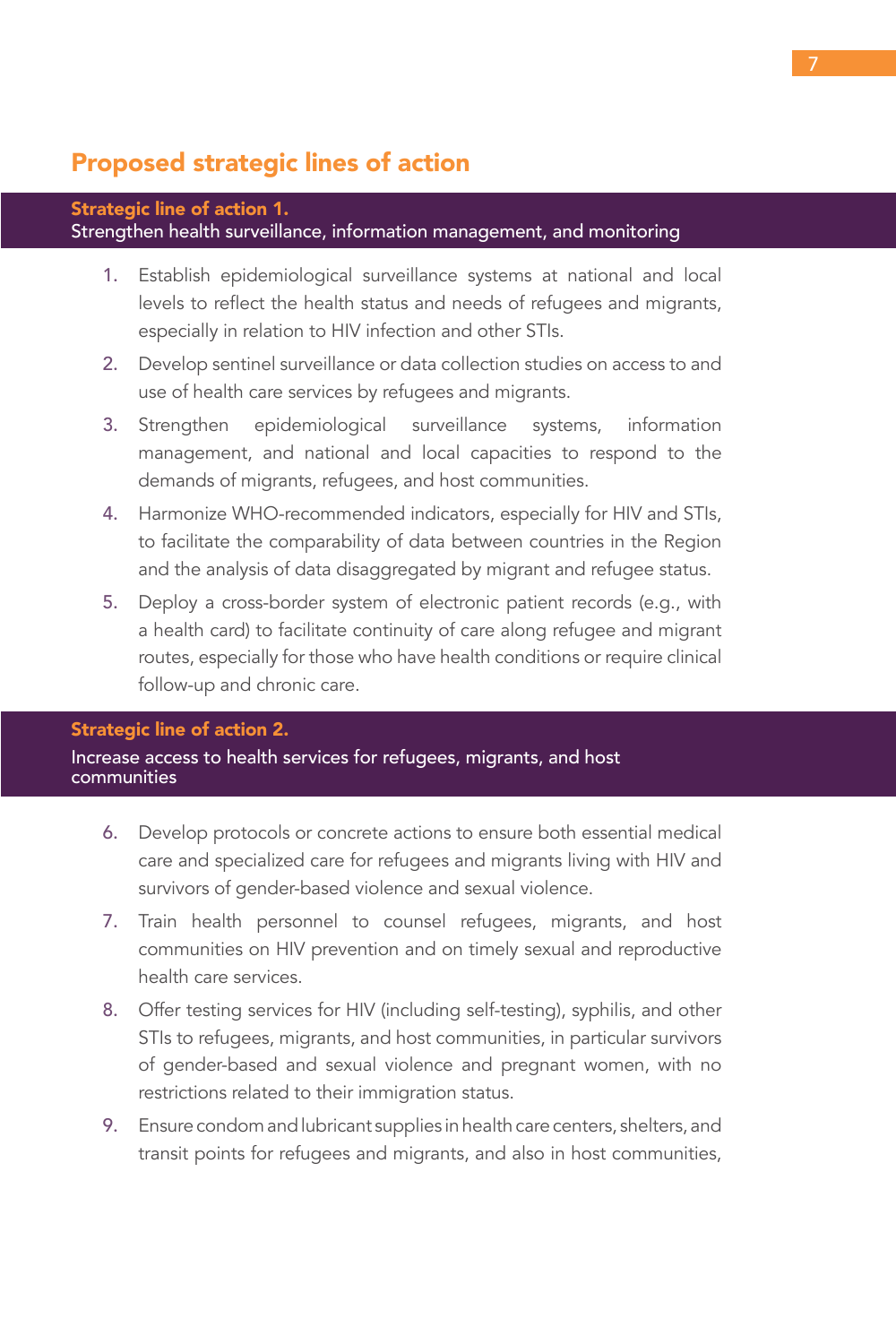and multi-month dispensing of medicines in accordance with the user's needs.

- 10. Provide care and self-protection services, clinical evaluation, and treatment of STIs to ensure timely prevention and care services for refugees and migrants, with notification and treatment of sexual partners in the case of an STI diagnosis.
- 11. Train health personnel and ensure timely access to post-exposure prophylaxis (PEP) for non-occupational exposure, particularly for refugees and migrant survivors of sexual violence.
- 12. Provide pre-exposure prophylaxis (PrEP) to prevent HIV infection in accordance with national guidelines (additional risks among refugees and migrants, including extorsion and sexual violence, should be considered, especially for women, girls, and members of the LGBTI+ community).
- 13. Ensure access to contraceptives and emergency contraceptives for all refugees and migrant survivors of sexual violence, including women and adolescents of both sexes.
- 14. Ensure treatment of chronic viral hepatitis B and C for refugees and migrants, according to national guidelines, if available, for citizens in the host country. People with hepatitis/HIV co-infections are a priority group for this recommendation.
- 15. Strengthen partnerships among governmental and nongovernmental organizations and make the most of connections with partners from host communities to provide testing and health services.
- 16. Ensure ARV treatment for women diagnosed with HIV and mother-tochild transmission (MTCT) protocols for lactating women exposed to HIV and their infants.
- 17. Ensure access to antiretroviral treatment, in accordance with national guidelines and in alignment with WHO recommendations concerning ARVs, for refugees and migrants living with HIV, regardless of their migration status, including laboratory monitoring (viral load and other necessary follow-up tests).
- 18. Ensure multi-month dispensing (MMD) of ARVs for at least three months of treatment and community dispensing of antiretroviral drugs, adopting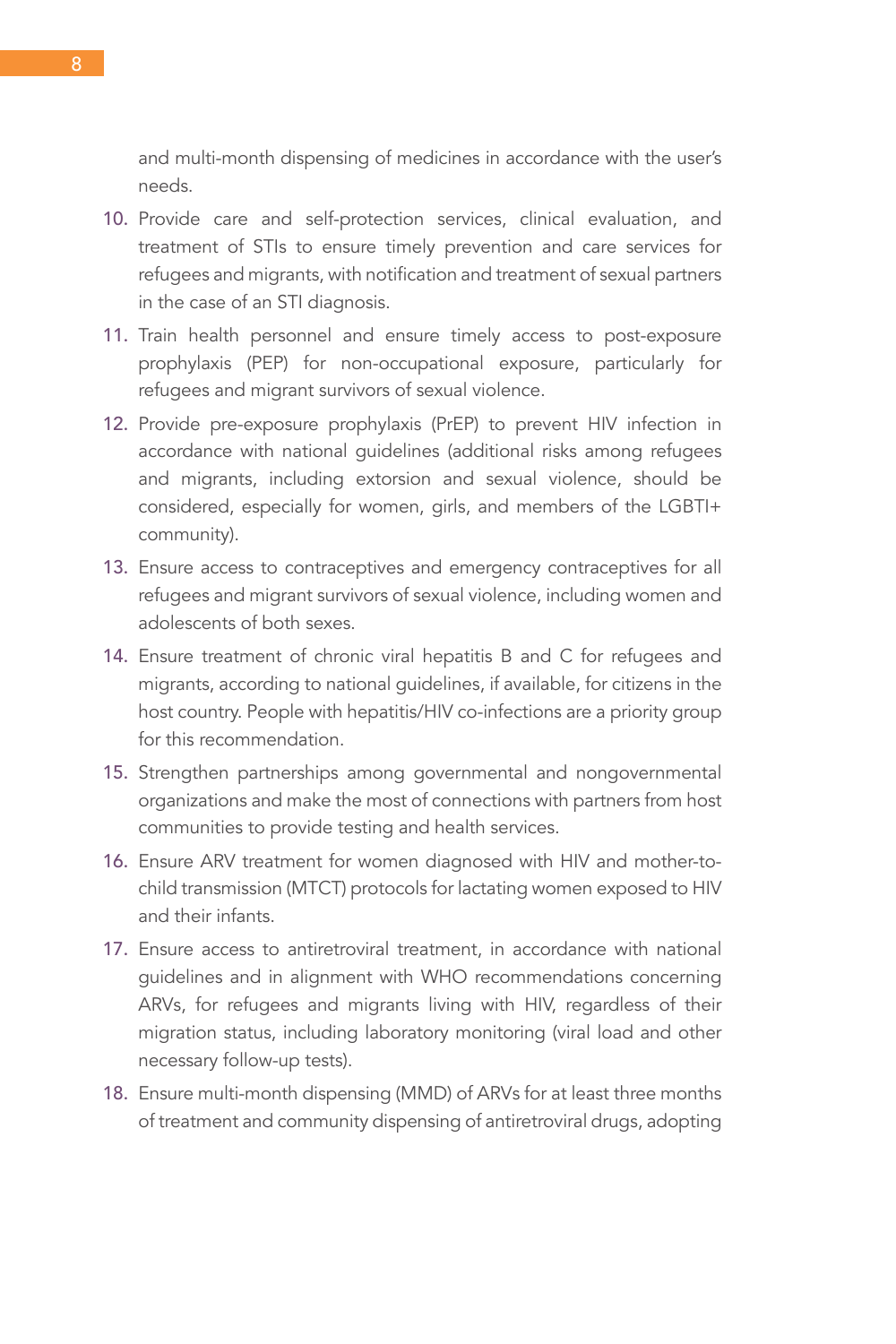the good practices for ARV distribution recommended by WHO<sup>13</sup> and ensuring multi-month dispensing of all drugs required by the patient, including for pathologies other than HIV infection (e.g., prophylaxis for opportunistic infections, treatment of chronic pathologies, etc.).

19. Ensure access to influenza and pneumococcal vaccines for migrants and refugees living with HIV in the context of the COVID-19 pandemic.

### Guidelines for selection of an ARV regimen for migrants

Choosing an ARV treatment for refugees and migrants living with HIV depends on several medical factors and considerations related to the person's country of origin: previous experience with ARV, treatment interruption, transmission of non-nucleoside reverse transcriptase inhibitor (NNRTI) resistance in the country of origin,14 availability of medical history and laboratory test results (viral load and resistance tests), existing coinfections, and possible pregnancy in the case of women of childbearing age.

These factors need to be given special consideration in the case of Venezuelan refugees and migrants because in many cases the health sector crisis in their country has affected the continuity of and adherence to antiretroviral treatment, as well as their access to comprehensive health services. In fact, numerous refugees and migrants report that the main reason they left their country was to seek treatment for chronic illnesses.<sup>15</sup>

Refugees and migrants living with HIV who are newly diagnosed in the host country, or who already know their HIV status but have not started ARV treatment, can initiate ART in accordance with national guidelines (with special consideration given to the level of NNRTI resistance in the country of origin).

Migrants living with HIV who are taking ARVs at the time of linkage to comprehensive care services in host countries may continue their current regimen, if available. A viral load test should be ordered as soon as possible. As for patients who have taken ARV treatment and are currently off treatment, decisions about which treatment to use will depend on the availability of medical

<sup>&</sup>lt;sup>13</sup> World Health Organization. WHO good distribution practices for pharmaceutical products. WHO Technical Reports Series, No. 957, 2010. Geneva: WHO; 2010. Available from: [https://www.who.int/medicines/areas/](https://www.who.int/medicines/areas/quality_safety/quality_assurance/GoodDistributionPracticesTRS957Annex5.pdf) [quality\\_safety/quality\\_assurance/GoodDistributionPracticesTRS957Annex5.pdf](https://www.who.int/medicines/areas/quality_safety/quality_assurance/GoodDistributionPracticesTRS957Annex5.pdf).

<sup>14</sup> For further information. Available from:<https://www.paho.org/en/topics/hiv-drug-resistance>.

<sup>15</sup> For further information, see Office of the United Nations High Commissioner for Refugees. A chance to live: The quest of Venezuelan refugees and migrants with HIV/AIDS. 30 November 2018. Washington, DC: UNHCR USA; 2018. Available from: https://www.unhcr.org/news/stories/2018/11/5c0167814/chance-live-questvenezuelan-refugees-migrants-hivaids.html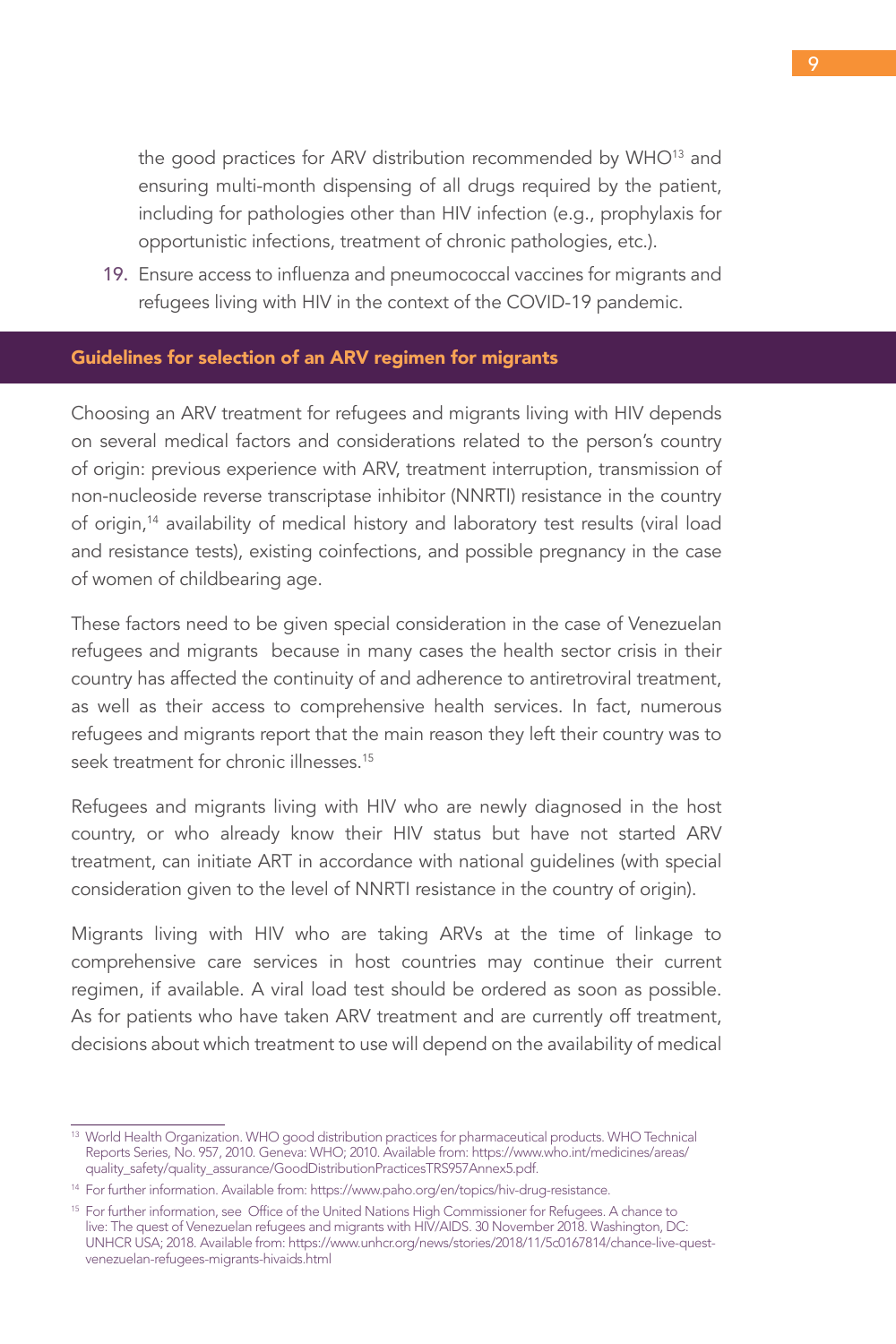records, information on viral load and genotype, and the antiretrovirals available in the host country. However, this information is often unavailable. In such cases, a regimen with ARVs with a high genetic barrier to resistance (e.g., integrase inhibitors or INIs, such as DTG or ritonavir-boosted protease inhibitors, or PIs) is preferred, given the likelihood of preexisting resistance after discontinuation of an NNRTI regimen (see table below for details).

Since 2018, WHO has recommended the use of a DTG-based regimen with two nucleoside reverse transcriptase inhibitors (NRTIs) as the preferred first-line treatment for adults and children with approved doses of DTG (e.g., DTG with tenofovir disoproxil fumarate and lamivudine for adults and children that weigh at least 30 kg; and DTG with abacavir and lamivudine for infants aged 4 weeks or more).

In 2019, WHO confirmed the recommendation to use DTG in combination with 2NRTI backbone as the preferred first-line regimen for people with HIV initiating ART,<sup>16</sup> including adults, adolescents, and children on approved doses of DTG. Under this same guideline, the use of DTG in combination with an optimized 2-NRTI backbone is recommended as the preferred second-line regimen for adults and children who have had therapeutic failure of non-DTG-based first-line regimens.

In 2018, WHO issued a drug safety warning regarding the use of DTG during the periconceptional period or in women of childbearing age because of its possible association with neural tube defects. However, given the observed decrease in the risk of neural tube defects associated with DTG exposure at conception, and the significant benefits of DTG treatment in terms of effectiveness, tolerability, and susceptibility to the development of resistance, the 2019 update supported its use for adult and adolescent women of childbearing potential.

In any case, effective contraception should always be offered and made available to HIV-positive women who start DTG-based regimens. Likewise, DTG can be prescribed to adult and adolescent women of childbearing age and to those who wish to become pregnant, or who are not using contraceptive methods consistently and effectively, if they have been adequately informed about the therapeutic benefits. These considerations apply to all women, including migrant and adolescent women with HIV.

<sup>&</sup>lt;sup>16</sup> For further information, see World Health Organization. Update of recommendations on first- and secondline antiretroviral regimens. Policy brief. Geneva: WHO; 2019. Available from: [https://apps.who.int/iris/](https://apps.who.int/iris/handle/10665/325892) [handle/10665/325892](https://apps.who.int/iris/handle/10665/325892)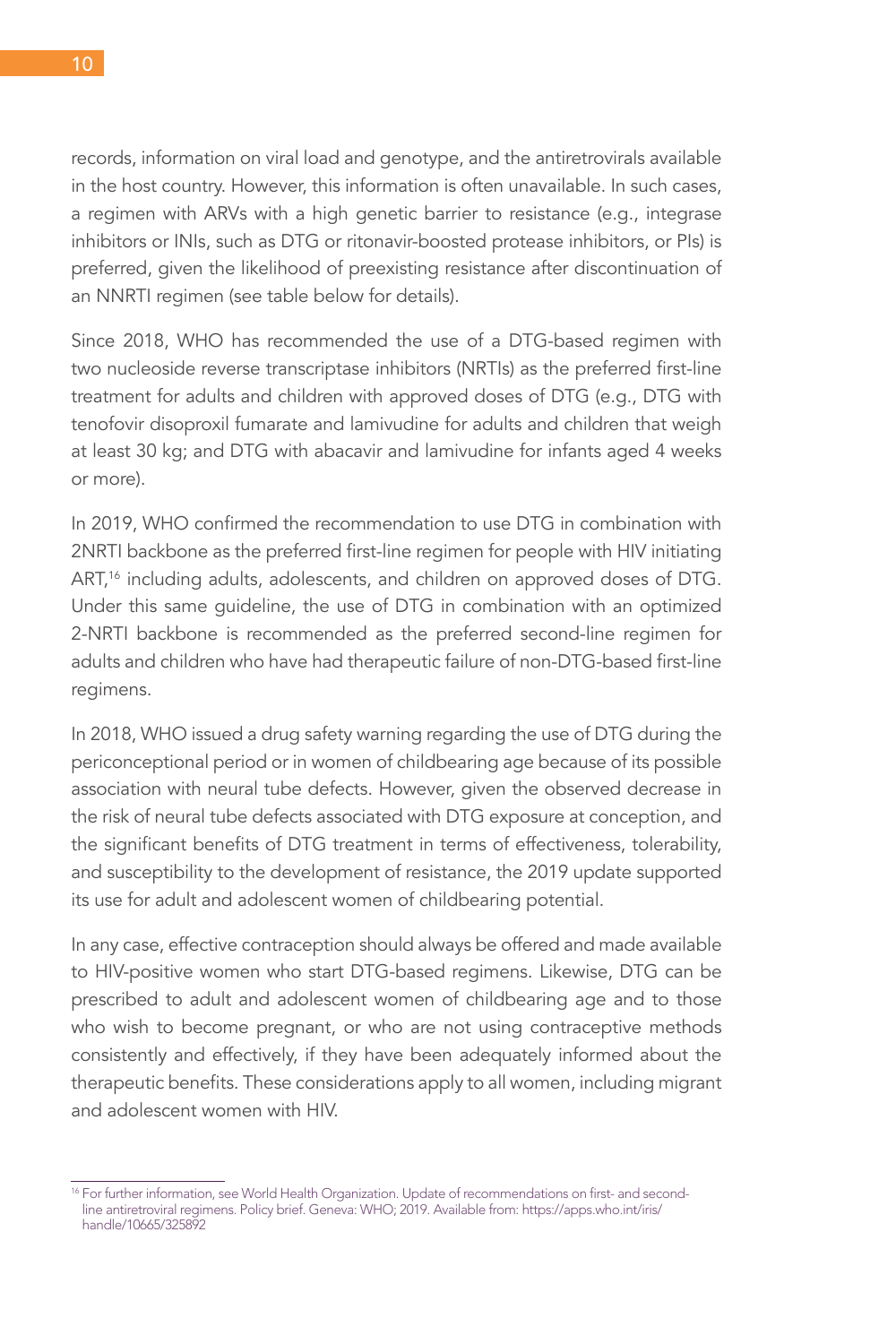For patients who have experienced therapeutic failure on a DTG-based regimen, WHO recommends the use of boosted PIs (atazanavir/ritonavir (ATV/r) or lopinavir/ritonavir (LPV/r)) in combination with an optimized 2-NRTI backbone as the preferred second-line therapy. Treatment can also be tailored by using genotype information, if available, and consulting with experts.

Harmonization of treatment protocols in countries with high flow and transit of migrant population and their adaptation to the 2019 WHO recommendations on the use of DTG-based regimens could improve the effectiveness, continuity of treatment and treatment adherence among migrants and refugees.

| <b>Patient status</b>                                                                                                     | <b>Guidelines</b>                                                                                                                                      |                                                                                                                                                                                                                                            |  |  |  |
|---------------------------------------------------------------------------------------------------------------------------|--------------------------------------------------------------------------------------------------------------------------------------------------------|--------------------------------------------------------------------------------------------------------------------------------------------------------------------------------------------------------------------------------------------|--|--|--|
| 1. ARV-naïve patients (for cases<br>diagnosed in host country or<br>for patients who previously<br>knew their HIV status) | Follow the antiretroviral therapy guidelines of the host<br>country. <sup>1</sup> Host countries are urged to adopt the latest WHO<br>recommendations. |                                                                                                                                                                                                                                            |  |  |  |
| 2. Patients who previously<br>used antiretrovirals, but<br>are currently untreated<br>(treatment interruption)            | If the medical record is<br>available                                                                                                                  | Review prior ARV use and viral<br>load and genotype results (if<br>available), and select a regi-<br>men based on the resistance<br>profile and the guidelines of<br>the host country for patients<br>with prior ARV use. <sup>2,3,4</sup> |  |  |  |
|                                                                                                                           | If the medical record is<br>NOT available                                                                                                              | Use an ARV-based regimen<br>with a high genetic barrier<br>to resistance (e.g., DTG or<br>boosted Pls) <sup>2,3</sup>                                                                                                                      |  |  |  |

## Table 1: Guidelines for selection of an ARV regimen for refugees and migrants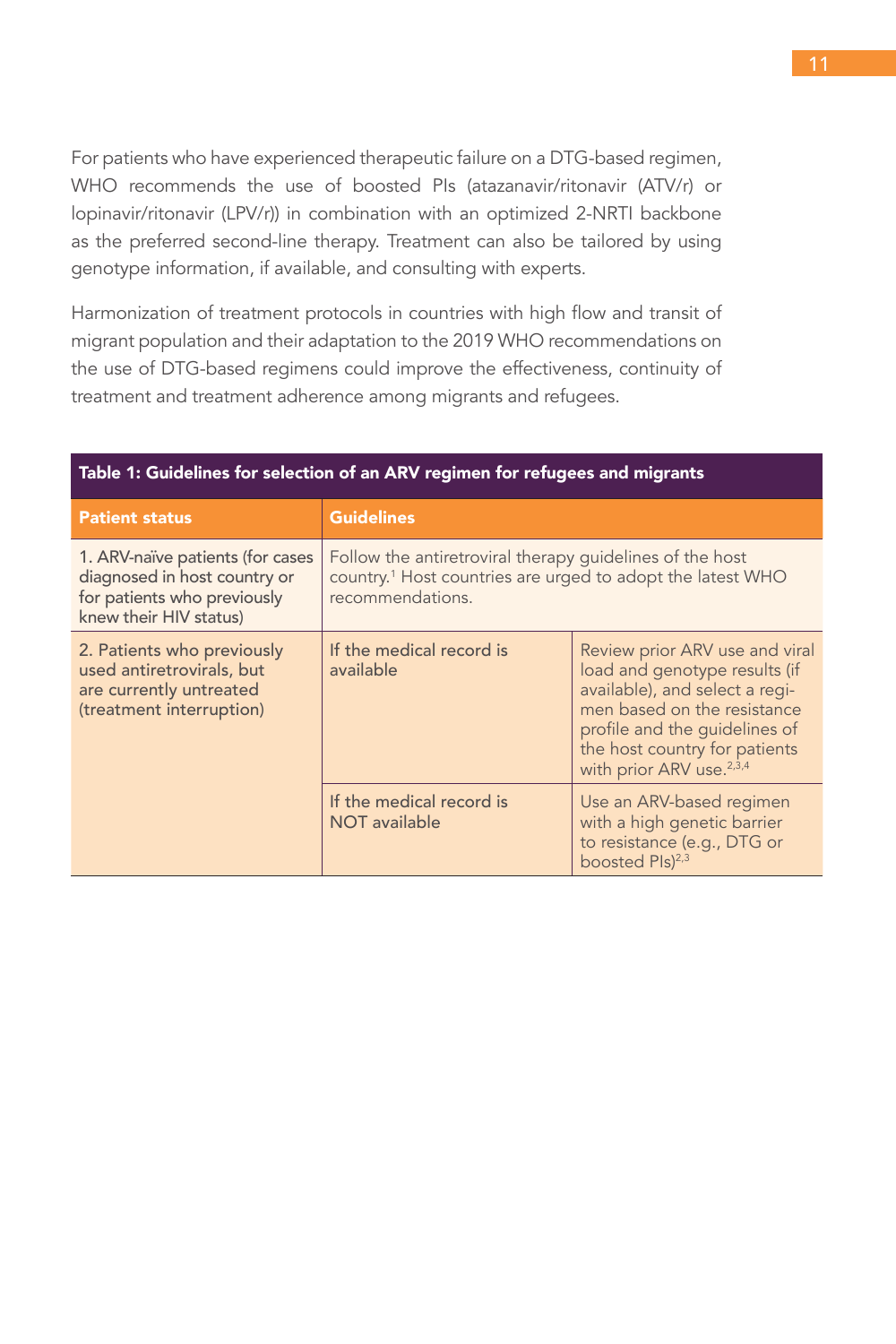| <b>Patient status</b>                        | <b>Guidelines</b>                                                                                          |                                                                                                                                                                                                                                                                                                           |  |
|----------------------------------------------|------------------------------------------------------------------------------------------------------------|-----------------------------------------------------------------------------------------------------------------------------------------------------------------------------------------------------------------------------------------------------------------------------------------------------------|--|
| 3. Patients who are currently<br>taking ARVs | Continue current regimen if<br>available and check viral load<br>to confirm viral suppression <sup>5</sup> | If the viral load is suppressed,<br>continue regimen and monitor<br>according to the guidelines of<br>the host country. <sup>6</sup>                                                                                                                                                                      |  |
|                                              |                                                                                                            | If the viral load is NOT su-<br>ppressed and medical records<br>are available, review previous<br>ARV use and viral load and<br>genotype results (if available),<br>and choose a regimen based<br>on the resistance profile<br>and the guidelines of the<br>host country for treatment<br>failure $2,3,4$ |  |
|                                              |                                                                                                            | If the viral load is NOT<br>suppressed and NO medical<br>records are available, choose<br>a regimen based on the resis-<br>tance profile and the guide-<br>lines of the host country for<br>treatment failure. Use ARVs<br>with a high genetic barrier<br>(e.g., DTG or boosted Pls). <sup>2,3</sup>      |  |

#### Notes on the guidelines for selection of an ARV regimen for refugees and migrants

- <sup>1</sup> If transmitted resistance or pretreatment resistance to NNRTIs in the migrant's country of origin is >10% and if the first-line regimen in the host country includes NNRTIs, it is advisable to use an alternative regimen with integrase strand transfer inhibitors (INSTIs) (e.g., DTG) or PIs boosted with two NRTIs. As of 2018, WHO recommends the use of a DTG-based regimen as the preferred firstline treatment (see: <https://apps.who.int/iris/handle/10665/325892>).
- <sup>2</sup> Given the high likelihood of NNRTI resistance in patients with a history of NNRTI use and treatment interruption, use a regimen with INSTIs (e.g., DTG) or PIs boosted with optimized 2-NRTI (AZT/3TC after treatment failure with TDF/XTC or ABC/XTC, and vice versa). HIV genotypic test results can be used to optimize the regimen if available in medical records or if the test is available in the host country.
- <sup>3</sup> If women of childbearing age are taking DTG, they should be advised to use reliable and consistent contraceptives. However, DTG may also be prescribed for adult women and adolescent girls who wish to become pregnant or do not have consistent and effective access to contraceptives. Women of childbearing age who want to become pregnant, or who do not have access to or do not want to use contraceptives, can use DTG. However, they should be warned about the potential risk of neural tube defects associated with DTG use during conception and the first trimester of pregnancy. DTG can also be used in children at approved doses (>4 weeks and >3kg.) (see: [https://www.who.int/publications/i/item/9789240023529\)](https://www.who.int/publications/i/item/9789240023529). Boosted PIs can be used during the first trimester of pregnancy, for children who do not have an approved dose of DTG, or if DTG is not available (preferably if the patient has not previously received a boosted PI). Beware of drug interactions in patients with TB/HIV coinfection using rifampicin (DTG dose should be increased to 50 mg twice a day).
- <sup>4</sup> If the patient had a detectable viral load while taking INSTI, obtain HIV genotypic information if available in the host country, assess adherence, and seek expert opinion. WHO recommends two NRTIs + boosted PIs (ATV/r or LPV/r) in patients with therapeutic failure on a DTG-based first-line regimen.
- <sup>5</sup> If the ARV regimen is not available in the host country, a similar regimen may be used (e.g., LPV/r instead of ATV/r, and vice versa). However, if the patient is on a boosted PI or INSTI, do not switch to NNRTI if no medical history is available to assess prior NNRTI experience and likelihood of resistance, or if baseline NNRTI resistance in the country of origin is >10%. Harmonization of national guidelines around WHO recommendations will ensure the availability of standardized regimens across countries.
- <sup>6</sup> In case of viral suppression on an NNRTI-based regimen in a host country that is in the process of transitioning to DTG-based regimens, substitution with DTG may be considered in accordance with national recommendations and criteria for transition.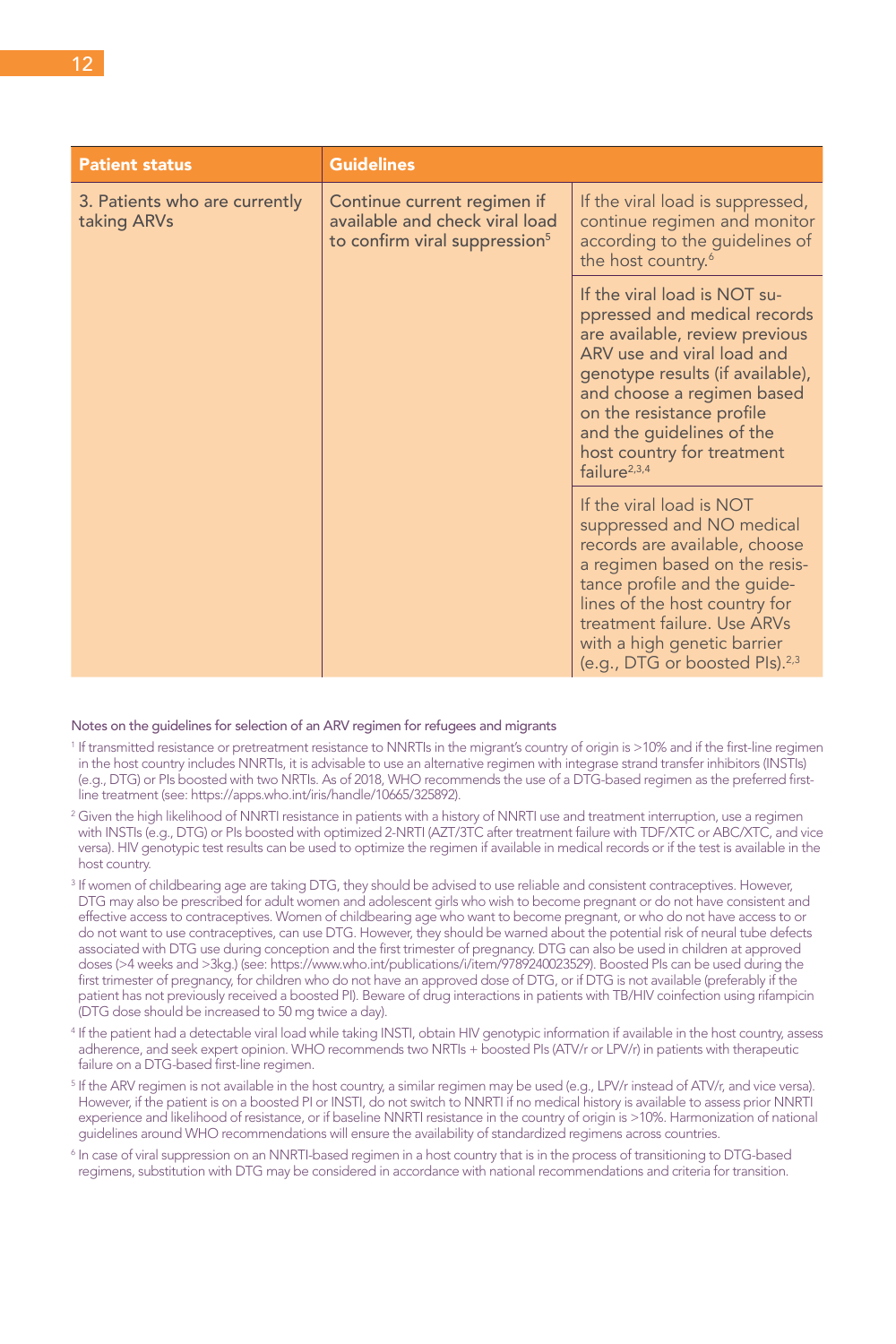#### Strategic line of action 3.

Improve communication and exchange of information to counter xenophobia, stigma, and discrimination, especially against people living with HIV and key populations

- 20. Establish communication channels on the health status of refugees and migrants, especially between neighboring countries, to encourage cross-border health care actions focused on HIV and STIs for the migrant population and host communities, including the exchange of positive experiences, good practices, policy instruments, successful tools, and lessons learned in the promotion and protection of HIV among refugees and migrants, including cooperation agencies or other relevant actors.
- 21. Distribute materials to provide refugees, migrants, and host communities with information on migrants' rights (including the right to health) and on health care services provided by all relevant actors at national and local levels, including NGOs and social, religious, or other types of organizations. Information regarding HIV prevention and access to services, treatment, and counseling is particularly important. In the context of the COVID-19 pandemic, it is highly desirable to enable alternative means of care<sup>17</sup> in health services and shelters to provide relevant and timely key information on both HIV prevention and COVID-19 prevention measures.
- 22. Ensure the availability of information on the correct use of condoms in emergency care centers and shelters, including alternative means of information.

### Strategic line of action 4.

Strengthen partnerships, networks, and multi-country frameworks to understand the migratory status and promote and protect the health of refugees and migrants

- 23. Establish mechanisms for intersectoral collaboration that include health, education, social welfare, migration, and advocacy institutions, among others, to facilitate the organization of national responses, in particular for the health care and education of refugees and migrants.
- 24. Establish or reactivate cross-border associations and partnerships to strengthen efforts and address health issues related to human mobility and HIV.

<sup>&</sup>lt;sup>17</sup> The term "alternative means of care" refers to messaging apps (such as WhatsApp), SMS, phone calls, chats, web pages, etc., which allow people to obtain timely information while maintaining the social distancing measures suggested by WHO for the control of the COVID-19 pandemic.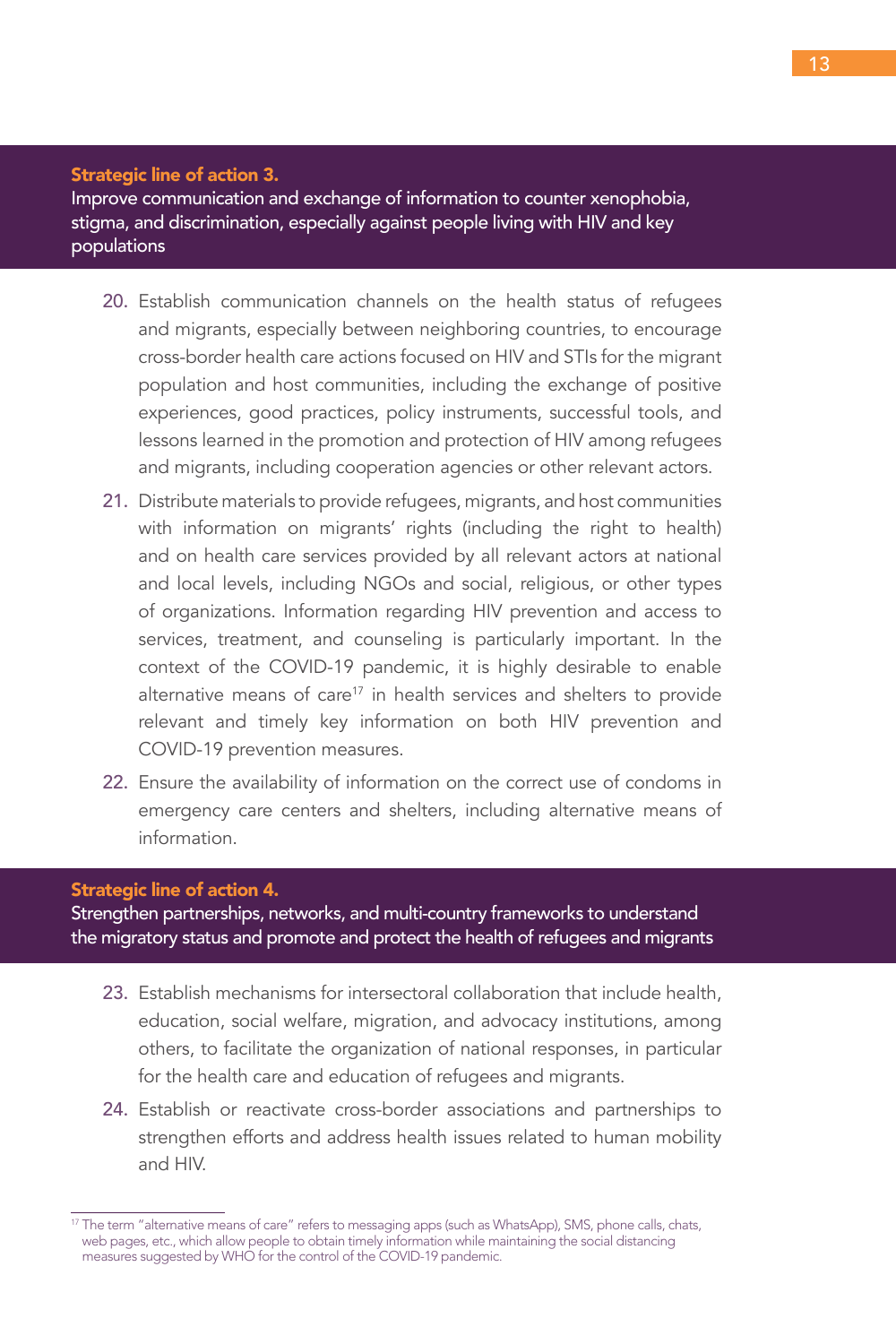#### Strategic line of action 5.

Adapt policies, programs, and legal frameworks to promote and protect the health and well-being of refugees and migrants

- 25. Tailor existing policies, programs, and legal frameworks to ensure equitable access to HIV prevention, diagnosis, care, and treatment services for all refugees and migrants, regardless of their immigration status.
- 26. Establish a clear distinction between immigration law enforcement activities and the provision of health services to protect migrants who are neglected in terms of associated risks, especially for those with chronic illnesses.
- 27. Analyze the barriers that prevent refugees and migrants from accessing adequate health care, regardless of their migratory status.
- 28. Review and update guidelines for the implementation of multi-month prescription, distribution, and dispensing of medications for people living with HIV and regulations regarding multi-month prescribing criteria in the context of COVID-19.18
- 29. Encourage the modification of legal frameworks that ensure the promotion of, respect for, and effective fulfillment of the human rights of refugees and migrants, while upholding their right to health and the principles of non-discrimination in universal access to health, especially in the context of the COVID-19 pandemic.
- 30. Establish a research agenda on migration, mobility, and health, with a focus on HIV/AIDS.
- 31. Establish partnerships, cooperative projects, or multinational agreements or channel government resources to finance prevention, diagnosis, and treatment services for refugees and migrants, regardless of their migration status.

<sup>&</sup>lt;sup>18</sup> It is suggested to review and apply the following document: Pan American Health Organization, World Health Organization, Joint United Nations Programme on HIV/AIDS. Guidelines for the implementation of multi-month dispensing (MMD). Washington, DC; PAHO, WHO, UNAIDS; 2020. Available from: http://onusidalac.org/1/ images/Prescripcion-dispensacion-Mx-multimese\_v21042020-ENGLISH\_TRANSLATION\_PA\_GR.pdf